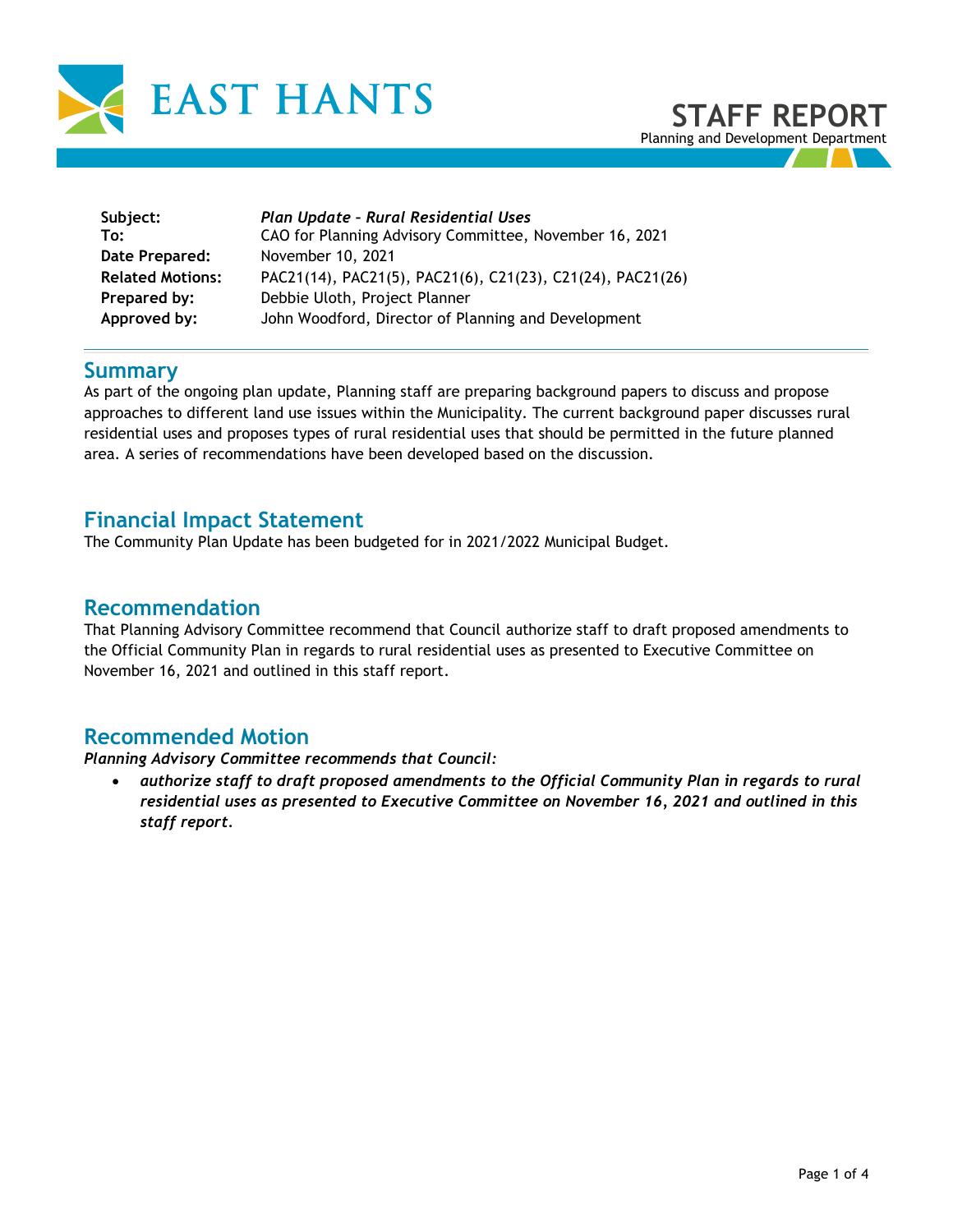### **Background**

For the purpose of this background report, rural residential use policies and regulations are proposed to be implemented in the majority of the future planned area. A separate report will be presented to Planning Advisory Committee (PAC) to discuss residential land use policy direction for the settlements of Maitland, Walton, Noel, Rawdon and Kennetcook.

The Minimum Planning Requirements Regulations identifies residential uses as one of the subjects that must be addressed by planning policy in the East Hants Official Community Plan.

### **Discussion**

A variety of residential dwelling types are permitted in the Rural Use (RU) Zone of the comprehensively planned portion of East Hants to provide residents with a variety of housing options. Housing options include the following definitions from the Land Use Bylaw (LUB):

*Single Unit Dwelling means a detached dwelling unit used or intended to be used by 1 household. For the purpose of this bylaw, a manufactured home shall be a single unit dwelling. This use shall not include minihomes.* 

*Two Unit Dwelling means a building consisting of 2 dwelling units.*

*Mini-home also called mobile home, means a building designed and manufactured to be transported on its own chassis, certified to comply with the CAN/CSA-Z240 Series regulations and is equipped for year round occupancy.* 

*Tiny Home on Wheels means a dwelling constructed on a chassis or trailer, a maximum of 3 m wide, and not installed on a permanent foundation; which must be CSA approved for four season use or certified by a Professional Engineer for year-round human habitation.*

*Accessory Dwelling Unit means a dwelling unit accessory to a single unit dwelling or bed and breakfast intended as an independent and separate unit which contains its own sleeping, living, cooking and sanitary facilities, and its own independent entrance. Accessory dwellings may be contained within the primary single unit dwelling or located in a detached structure.* 

Planning staff are recommending that each of these dwelling types are also permitted in the rural areas of the future planned area. Thereby, allowing for residents to choose from a broad range of housing styles.

### Small Multiplexes and Multiple Dwellings

In the Rural Use (RU) Zone, of the comprehensively planned portion of East Hants, property owners are allowed to apply to enter into a development agreement with the Municipality to permit small multiplexes or multiple dwellings on a lot, up to a maximum of eight dwelling units. This would apply to any property owner wanting to construct more than two dwellings on a lot. Planning staff are recommending that the same option is provided to property owners in the future planned area. Requiring a development agreement would allow public consultation and would allow staff and Council to review the application to determine if the use was appropriate. As an example, it may not be appropriate to allow a property owner to build an eight-unit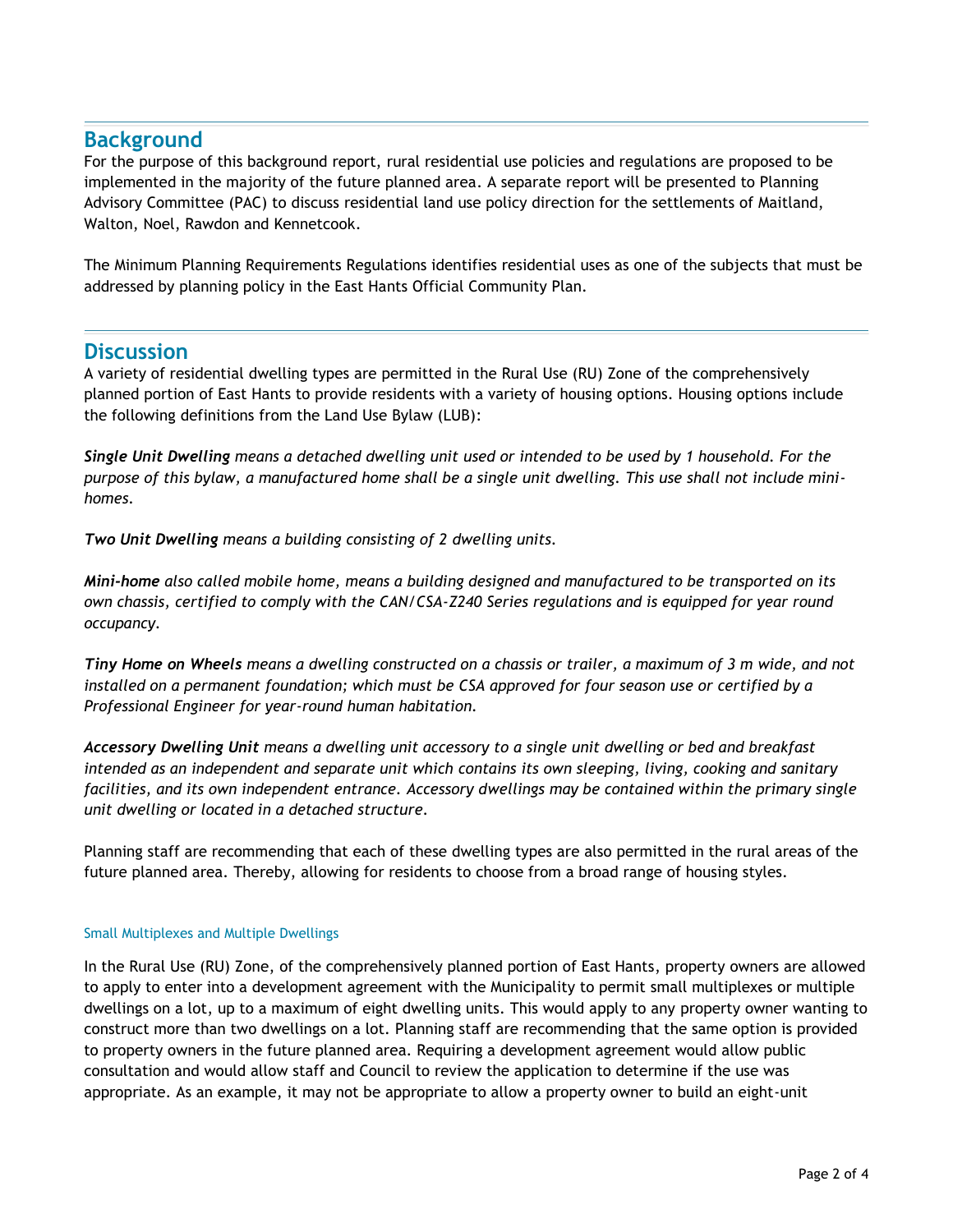apartment building adjacent to a large chicken barn. Other issues to be considered further to land use conflicts would be potable water availability and the appropriateness of the structure.

#### Mini-homes

Under the current Land Use Bylaw regulations, having over two mini-homes on a property requires that the property designation and zone be changed to allow for a mini-home community. Under the existing provisions of the Land Use Bylaw, a *mini-home community means an establishment comprising land or premises under single ownership, designed, and intended for the use of 3 or more mini-homes for residential dwelling purposes. This use does not include campgrounds*. Planning staff are not aware of any existing mini-home communities in the future planned area. Staff recommend that any proposed mini-home communities in the future planned area be required to apply for a planning application to change the land use designation and zone of the land to the Mini-Home (MH) Designation and Zone. The same land use policies and regulations would be applicable to lands in both the comprehensively planned portion of the Municipality and the future planned area, of which the details can be found in the East Hants Official Community Plan.

#### Recreational Vehicles

There is no definition for a recreational vehicle in the Land Use Bylaw (LUB). Rather the LUB has a definition for a dwelling that states that a dwelling shall not include a motor home, travel trailer, or other recreation vehicle. Planning staff recommend that a definition of recreational vehicle be added to the LUB.

*Recreational Vehicle means a motor vehicle or trailer which includes living quarters designed for short-term seasonal recreational use and accommodation and may include, but is not limited to, Park Model Trailers, Class A, Class B and Class C motor home, a travel trailer, a fifth wheel recreational vehicle, a folding or pop-up tent trailer or a pick-up camper.* 

Recreational vehicle (RV) use in the future planned area is a popular type of accommodation for seasonal property owners. The majority of property owners use their RVs for their summer cottages and don't inhabit the RVs year-round. In some instances, multiple RVs are located on the same property. As the number of RVs on a property increases, so does the requirement for adequate septic and grey water disposal, potable water resources, and power hookup. Nova Scotia Environment and Climate Change requires an approved grey water and septic disposal system for all development, whether seasonal or not. This includes recreational vehicles. A typical septic system that is designed for a single unit dwelling may not be able to accommodate the effluent from multiple RVs.

Many future planned area residents expressed their concerns regarding RV use during the recent Plan Update Open Houses and as part of the Plan Update Survey. Properties with multiple RVs can create a party atmosphere, which is fine as long as partying does not create issues for surrounding property owners or cause land use conflicts with adjacent uses. Some of the comments from residents included:

- *No campgrounds within 1 km from a home.*
- *Recreational vehicles are fine in my area (Selma) as cottages.*
- *Concerned with the number of RVs on a property.*
- *RVs – yes, there should be a limit to unpermitted RVs on a lot that is not a campground.*
- *No more campgrounds.*

Based on the feedback received, Planning staff are recommending that up to a maximum of two RVs per property are permitted for seasonal use in the future planned area. A permit for a campground would be required if more than two RVs are located on a lot. A second background report has been prepared detailing proposed changes to land use regulations regarding campgrounds.